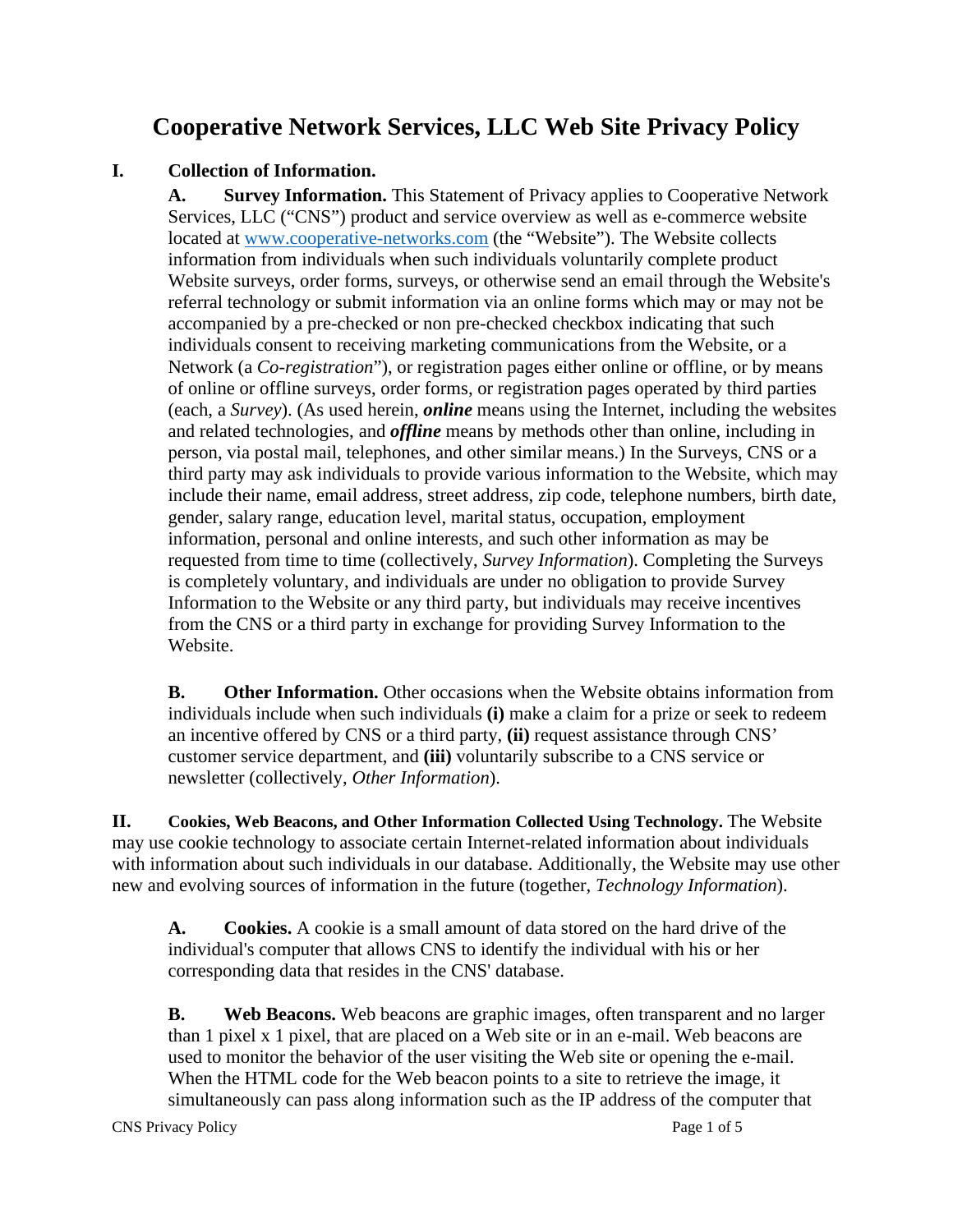retrieved the image, the time the Web beacon was viewed and for how long, the type of browser that retrieved the image and previously set cookie values. CNS, or third parties acting on the CNS' behalf, may utilize Web beacons on Web pages or in email for any legally permissible purpose.

**C. General Behavior Tracking.** CNS may track online behaviors (*Behaviors*) through its own technologies, including its desktop software products, in order to increase the effectiveness of the advertisements it delivers. Examples of such Behaviors may include advertisement responses, websites that individuals visit, and products that individuals purchase. Individuals can prevent the tracking of Behaviors by globally unsubscribing from the CNS' marketing materials. As described in **Section II-A,** CNS reserves the right to use such technologies for any purpose permitted by law.

**D. Information Automatically Collected.** For site maintenance, optimization, security and other legally permissible purposes, CNS' servers (or third party servers) may collect certain information about website visitors automatically. Such information may include such visitors' IP address, browser type, date, time and duration of visit and particular pages viewed, and such other information as is permitted by law.

**E. New Technology.** The use of technology on the Internet is rapidly evolving, as is CNS' use of new technology. As previously stated, CNS reserves the right to change this policy at any time without any additional notice to the user. As a result, CNS strongly encourages individuals to revisit this privacy policy from time to time for any updates regarding its use of technology. Use of any of CNS' websites constitutes acknowledgement and acceptance of CNS' Privacy Policy and CNS' right to modify such Privacy Policy without additional notice.

**F. Outside Information.** CNS may receive Outside Information about individuals. For purposes hereof, *Outside Information* shall include**: (i)** any non-personally identifiable information received about individuals from a third party or from other sources of information outside of CNS including information located in public databases; provided however, that "Outside Information" shall not include any information which allows CNS to directly or indirectly personally identify any end user, and **(ii)** any information received in connection with any merger, acquisition, reorganization, change in capital structure, sale of all or substantially all of the assets of any CNS division or website databases (*Outside Information).*

**G. Individual Information.** As used herein, *Individual Information* means Survey Information, Other Information, Technology Information, and Outside Information, and any other information CNS gathers or receives about individuals.

**H. No Information Collected from Children.** CNS will never knowingly or intentionally collect any personal information about children under the age of 13. If CNS obtains actual knowledge that it has collected personal information about a child under the age of 13, that information will be immediately deleted from its database. Because it does not knowingly or intentionally collect such information, to the best of CNS'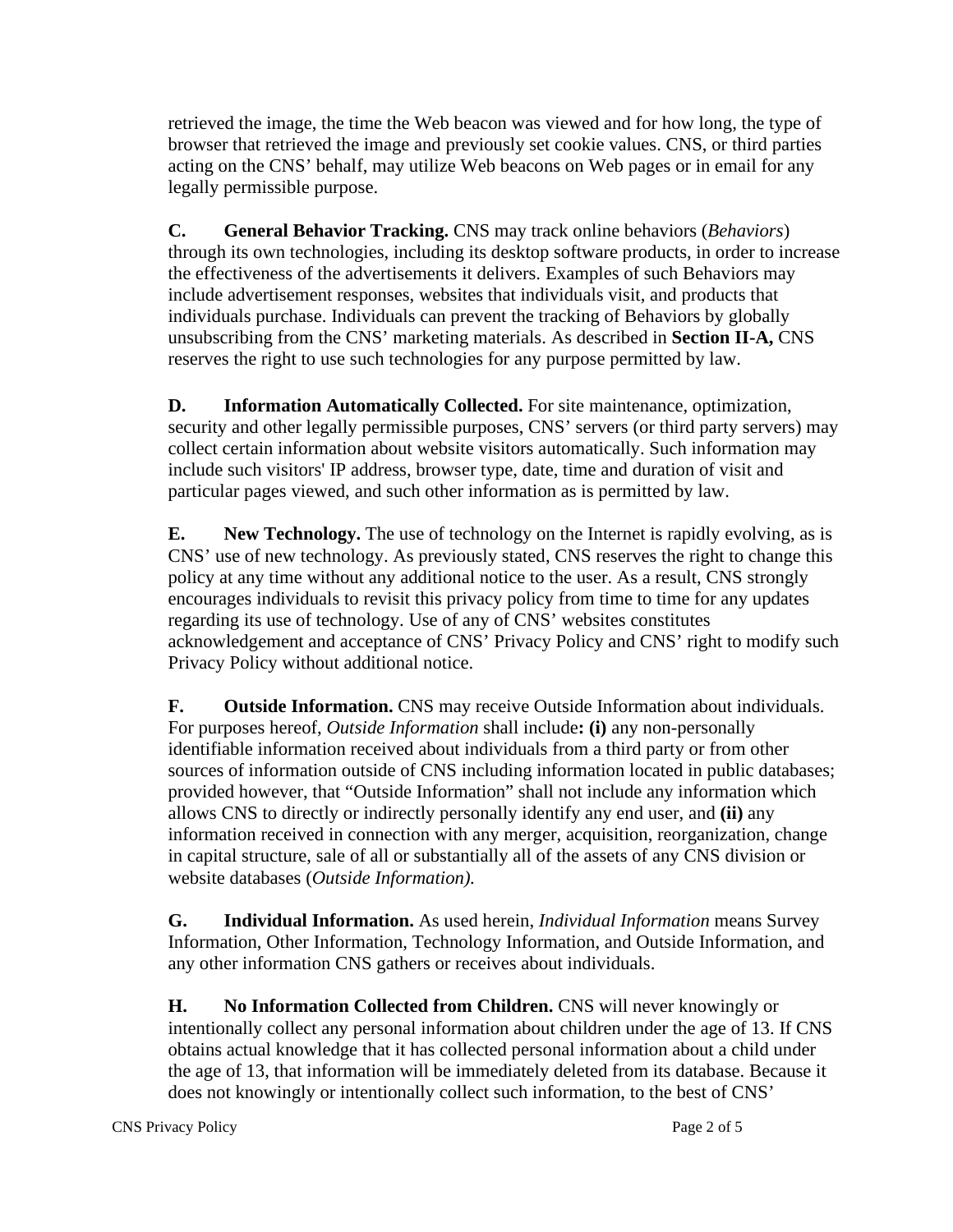knowledge and belief, CNS has no such information to use or to disclose to a third party. CNS has designed this policy in order to comply with the Children's Online Privacy Protection Act.

**I. Credit Card Information.** CNS may in certain cases collect credit card numbers and related information, such as the expiration date of the card (*Credit Card Information*) when an individual places an order from the Website. When the Credit Card Information is submitted to CNS, such information is encrypted and is protected with SSL encryption software. CNS will use the Credit Card Information for purposes of processing and completing the purchase transaction, and the Credit Card Information will be disclosed to third parties only as necessary to complete the purchase transaction. Such third parties include, but are not limited to Woocommerce and Stripe.

#### **II. Use of Individual Information.**

**A. Discretion to Use Information. CNS MAY USE INDIVIDUAL INFORMATION FOR ANY LEGALLY PERMISSIBLE PURPOSE IN CNS' SOLE DISCRETION.** The following paragraphs in **Section II** describe how CNS currently uses Individual Information, but CNS may change or broaden its use at any time as permitted by law. As noted below, CNS may update this policy from time to time. CNS may use Individual Information to provide promotional offers to individuals by means of email advertising, telephone marketing, direct mail marketing, and online banner advertising, among other uses.

**B. Email.** CNS uses Individual Information to provide promotional offers by email to individuals who have permitted use of their email address for this purpose. CNS may maintain separate email lists for different purposes. If email recipients wish to end their email subscription, they need to follow the instructions at the end of each email message to unsubscribe.

**C. Targeted Advertising.** CNS uses Individual Information to target advertising to individuals. When individuals use the Internet, CNS uses such persons' Individual Information to show advertising for products and services in which those users have expressed an interest, whether directly or indirectly.

#### **D. Direct Mail and Telemarketing.** CNS may use Individual

Information to advertise or provide promotional offers, directly or indirectly, to individuals using direct mail marketing or telemarketing using telephones, as permitted by law.

**E. Storage of Individual Information.** CNS stores Individual Information in a database on CNS computers. CNS computers have security measures (such as firewalls) in place to reasonably protect against the loss, misuse or alteration of the information under CNS' control. Notwithstanding such measures, CNS cannot guarantee that its security measures will prevent CNS computers from being illegally accessed, and the Individual Information on them stolen or altered.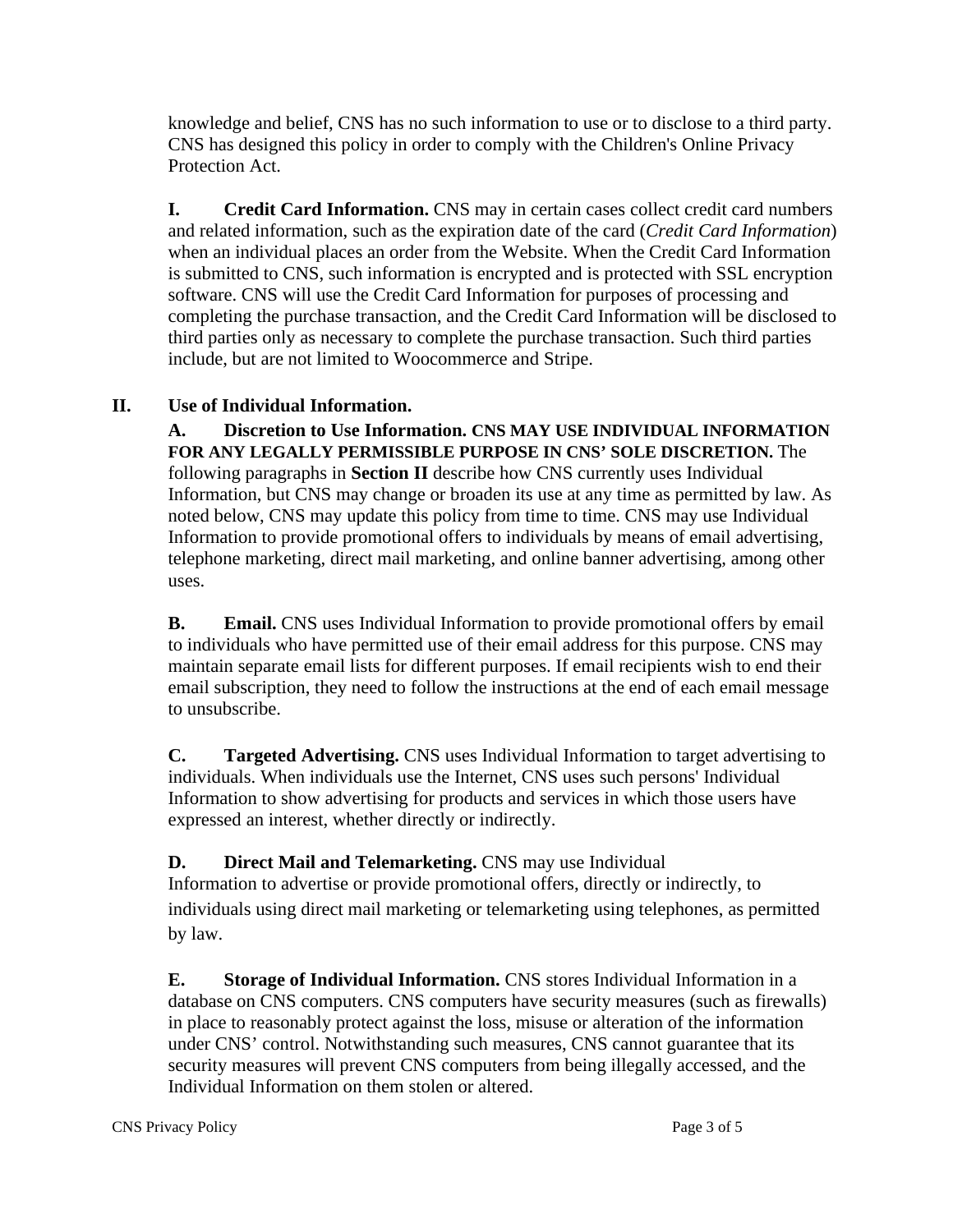**F. Rights of Third Party Affiliates.** CNS may extend any of its rights under this Agreement to third parties performing services on its behalf.

# **III. Dissemination of Individual Information.**

**A. Sale to Third Parties.** CNS may sell or transfer Individual Information to third parties in connection with any merger, acquisition, reorganization, change in capital structure, sale of all or substantially all of the assets of any CNS division or website, or any activity specified in **Section III-B, III-C,** or **III-D** below.

**B. Order Fulfillment.** CNS will transfer Individual Information to third parties as necessary to provide a product or service that an individual orders from such third party while using one of CNS' websites or when responding to offers provided by CNS.

**C. Legal Process.** CNS may disclose Individual Information to respond to subpoenas, search warrants, court orders, or other legal process.

**D. Summary Data.** CNS may sell or transfer non-individualized information, such as summary or aggregated anonymous information about all persons or sub-groups of persons.

## **IV. Privacy Practices of Third Parties**

**A. Advertiser Cookies and Web Beacons.** Advertising agencies, advertising networks, and other companies (collectively, *Advertisers*) who place advertisements on CNS' websites and on the Internet generally may use their own cookies, web beacons, and other technology to collect information about individuals. CNS does not control Advertisers' use of such technology and CNS has no responsibility for the use of such technology to gather information about individuals.

**B. Links.** CNS' websites and email messages may contain hypertext links to the websites of one or more third parties. CNS is not responsible for the privacy practices or the content of such other websites.

**C. Affiliated Companies.** CNS may disclose, transfer and sell Individual Information to an entity which becomes affiliated with CNS through formation, merger or acquisition, in CNS' discretion.

**V. Unsubscribe from www.cooperative-networks.com Lists.** CNS maintains multiple newsletter and email marketing lists. To unsubscribe from one or more of such lists, click the link included in the footer of any message delivered by the Website and follow the instructions provided.

**VI. More Information.** If you have questions about this policy, please contact us at sales@cooperative-networks.com.